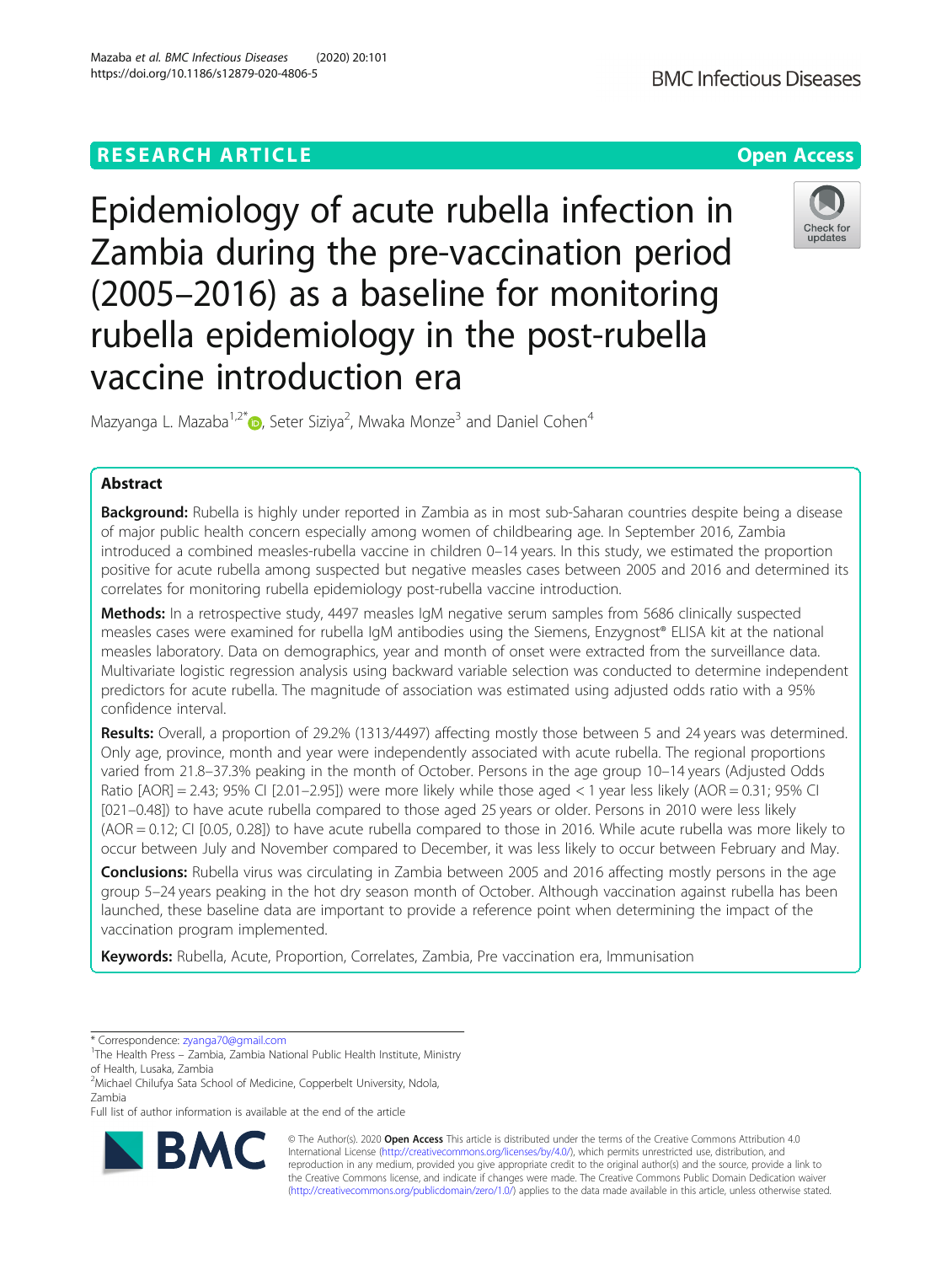# <span id="page-1-0"></span>Background

Rubella is highly under reported in Zambia as in most sub-Saharan countries, despite being a disease of major public health concern, more so amongst young women in childbearing age causing miscarriage, foetal death or an infant born with malformations [[1](#page-6-0)]. Rubella infection is prevalent in Africa. In a recent review of literature, Goodson [\[2](#page-6-0)] reported rubella Immunoglobulin M (IgM) positivity rates among suspected measles cases ranging from 14 to 40% in the World Health Organization African Region between 2002 and 2009. Descriptive studies on measles surveillance programs in Africa indicate higher acute rubella positivity rates among the 5–9 years  $[2, 3]$  $[2, 3]$  $[2, 3]$  $[2, 3]$  $[2, 3]$  and 10–14 years age group  $[4, 5]$  $[4, 5]$  $[4, 5]$ .

Various correlates for rubella include socio-demographic factors such as age, sex, year, season and region. Comparisons of infection rates between and within countries and different subpopulations may not be valid partly due to differences in criteria for rubella positivity that have varied from 1:8 to 1:40 [[6\]](#page-6-0). Although results on the association of age with rubella infection have not been consistent, generally age has been reported to be significantly associated with rubella. While some studies revealed an association of acute rubella with age [\[7](#page-6-0)–[9](#page-6-0)], Barreto et al. [\[10\]](#page-6-0) did not find a significant association with rubella IgG positivity. Noting limited information on the association with sex, the proportion of rubella antibodies has been reported to be higher in females than males [\[6\]](#page-6-0).

Seasonality has been associated with acute rubella. A study by Goodson et al. [[2\]](#page-6-0) analyzing the rubella epidemiology in Africa indicates the prevalence peaking in March–April in West sub-Saharan African; in February in the Central sub-Saharan African; in March–April and in September–October in East sub-Saharan African; and in September to October in South sub-Saharan African. Although higher rubella IgM positivity rates have been noted in the hot dry seasons, some variations have been recorded with the peak in West, Central and East Africa coinciding with the rain season  $[2, 11]$  $[2, 11]$  $[2, 11]$ . Rubella epidemics in the prevaccine era have been well documented to occur every 6–8 years (or 5–9 years) [\[12\]](#page-6-0). In a literature review, Goodson et al. [[2\]](#page-6-0) reported that rubella IgM positivity rate was higher in rural (63%) than urban (37%) settings. In another study, Mitiku et al., [\[13](#page-6-0)] also reported a higher acute rubella infection rate in urban (19.4%) than rural (11.6%) settings. However, to the contrary, Barreto et al. [[10](#page-6-0)] found no significant difference in proportions of rubella IgG antibodies between rural and urban areas.

Zambia intensified laboratory-backed measles case based surveillance in 2003. During the period under review, Zambia had no programmatic goal towards elimination of rubella and neither did it have a

Table 1 Distribution of rubella IgM antibody levels by sex, age, month and year in measles-negative serum samples between 2005 and September 2016

| Factor       | Total<br>tested<br>n (%) | Rubella IgM |                   |                    |
|--------------|--------------------------|-------------|-------------------|--------------------|
|              |                          | Positive    | Negative<br>n (%) | Equivocal<br>n (%) |
|              |                          | n (%)       |                   |                    |
| Total sample | 4497 (100)               | 1313 (29.2) | 2928 (65.1)       | 256 (5.7)          |
| Sex          |                          |             |                   |                    |
| Male         | 2333 (100)               | 647 (27.7)  | 1545 (66.2)       | 141 (6.0)          |
| Female       | 2160 (100)               | 666 (30.8)  | 1379 (63.8)       | 115(5.3)           |
| Age (years)  |                          |             |                   |                    |
| < 1          | 254 (100)                | 19(7.5)     | 230 (90.6)        | 5(2.0)             |
| $1 - 4$      | 1336 (100)               | 278 (20.8)  | 1001 (74.9)       | 57 (4.3)           |
| $5 - 9$      | 1322 (100)               | 475 (35.9)  | 744 (56.3)        | 103 (7.8)          |
| $10 - 14$    | 739 (100)                | 309 (41.8)  | 380 (51.4)        | 50 (6.8)           |
| $15 - 24$    | 414 (100)                | 126 (30.4)  | 263 (63.5)        | 25(6.0)            |
| $25+$        | 114 (100)                | 14 (12.3)   | 94 (82.5)         | 6(5.3)             |
| Month        |                          |             |                   |                    |
| January      | 238 (100)                | 52 (21.8)   | 178 (74.8)        | 8(3.4)             |
| February     | 300 (100)                | 43 (14.3)   | 248 (82.7)        | 9(3.0)             |
| March        | 342 (100)                | 57 (16.7)   | 273 (79.8)        | 12(3.5)            |
| April        | 282 (100)                | 37 (13.1)   | 235 (83.3)        | 10(3.5)            |
| May          | 310 (100)                | 27(8.7)     | 268 (86.5)        | 15 (4.8)           |
| June         | 307 (100)                | 65 (21.2)   | 229 (74.6)        | 13 (4.2)           |
| July         | 435 (100)                | 169 (38.9)  | 240 (55.2)        | 26(6.0)            |
| August       | 432 (100)                | 169 (39.1)  | 233 (53.9)        | 30 (6.9)           |
| September    | 490 (100)                | 166 (33.9)  | 297 (60.6)        | 27 (5.5)           |
| October      | 552 (100)                | 244 (44.2)  | 263 (47.6)        | 45 (8.2)           |
| November     | 528 (100)                | 204 (38.6)  | 279 (52.8)        | 45 (8.5)           |
| December     | 281 (100)                | 80 (28.5)   | 185 (65.8)        | 16(5.7)            |
| Year         |                          |             |                   |                    |
| 2005         | 580 (100)                | 190 (32.8)  | 342 (59.0)        | 48 (8.3)           |
| 2006         | 237 (100)                | 72 (30.4)   | 151 (63.7)        | 14 (5.9)           |
| 2007         | 425 (100)                | 101(23.8)   | 299 (70.4)        | 25 (5.9)           |
| 2008         | 731 (100)                | 255 (34.9)  | 421 (57.6)        | 55 (7.5)           |
| 2009         | 316 (100)                | 76 (24.1)   | 239 (75.6)        | 1(0.3)             |
| 2010         | 357 (100)                | 16(4.5)     | 334 (93.6)        | 7(2.0)             |
| 2011         | 175 (100)                | 62 (35.5)   | 99 (56.6)         | 14 (8.0)           |
| 2012         | 341 (100)                | 150 (44.0)  | 165 (48.4)        | 26 (7.6)           |
| 2013         | 358 (100)                | 177 (49.4)  | 147 (41.1)        | 34 (9.5)           |
| 2014         | 284 (100)                | 87 (30.6)   | 187 (65.8)        | 10(3.5)            |
| 2015         | 394 (100)                | 98 (24.9)   | 281 (71.3)        | 15 (3.8)           |
| 2016         | 299 (100)                | 29 (9.7)    | 263 (88.0)        | 7(2.3)             |

vaccination policy against rubella infection. In October 2016, Zambia introduced a combined measlesrubella vaccine in children aged between 9 months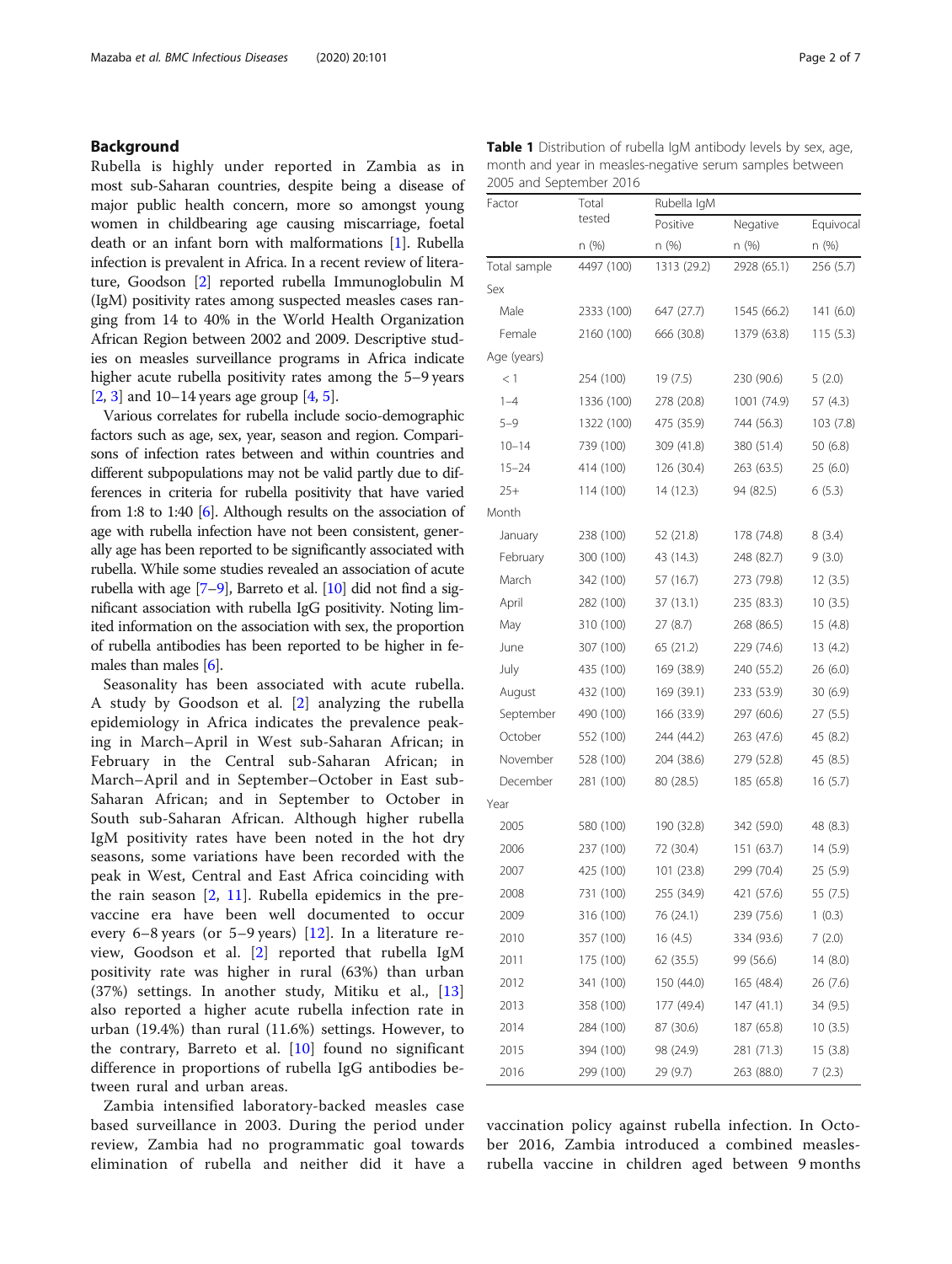<span id="page-2-0"></span>

and 14 years through a nationwide campaign. There is scanty evidence in Zambia on the epidemiology of rubella in the pre-vaccination period. The objective of the study was to determine the proportion and demographic correlates of acute rubella infection in Zambia before the introduction of mass measlesrubella immunization.

# Methods

# Study design

A retrospective analysis of data captured by the national measles laboratory through the national measles case based surveillance from January 2005 to September 2016 was conducted.

### Study population and setting

Cases among the laboratory investigated suspected measles cases in Zambia tested for rubella IgM in the virology laboratory at the University Teaching Hospital in Lusaka between January 2005 and September 2016.

## Case definition

A suspected measles case was defined as any person who presented with fever, generalized maculopapular rash, and either cough, or coryza, or conjunctivitis regardless of age and sex or any person whom a clinician suspected to have measles [[14](#page-6-0)].

A case definition for rubella was rubella IgM positivity in a suspected measles case testing negative to measles IgM. IgM is the largest antibody, and it is the first antibody to appear in the response to initial exposure to an antigen [[15\]](#page-6-0).

# Laboratory analysis

Samples collected from suspected measles cases mostly within 14 days of onset of rash according to

WHO/AFRO guidelines [\[16](#page-6-0)] that tested negative or equivocal to measles IgM were routinely tested for rubella IgM at the Zambia National Measles Laboratory (Virology laboratory, University Teaching Hospital in Lusaka) accredited by WHO. The serum samples were qualitatively analysed for rubella Immunoglobulin M (IgM) by the Enzyme Linked Immunosorbent Assay (ELISA) using the Siemens.Enzygnost® with specificity and sensitivity of 98.5 and 100%, respectively [\[17](#page-6-0)].

The difference in the optical densities (Absorbance) as stipulated in the manufacturer's guidelines, ΔA between the antigen and antigen control wells was calculated and results interpreted as follows:

Anti-Rubella-Virus/IgM negative ΔA < 0.100.

Anti-Rubella-Virus/IgM positive ΔA > 0.200.

Anti-Rubella-Virus/IgM equivocal 0.100 ≤ ΔA ≤ 0.200.

### Data management and analysis

Data capture was done using Epi info version 3.5.4.9, software developed by the Center for Diseases Control and Prevention, Atlanta, USA. The data entry program had drop down options for some variables including sex, district and province to eliminate errors. Considering the variable date including date of birth and date of onset of rash with too many possibilities, was not locked on entry. Data cleaning was performed using frequencies and consistency checks to further minimize errors.

Among the variables extracted from the surveillance data for analysis were age, sex, province, year and month of onset. Multivariate Logistic regression using a backward variable selection method was conducted to determine independent predictors for acute rubella. The magnitude of association was estimated using adjusted odds ratio with a 95% confidence interval.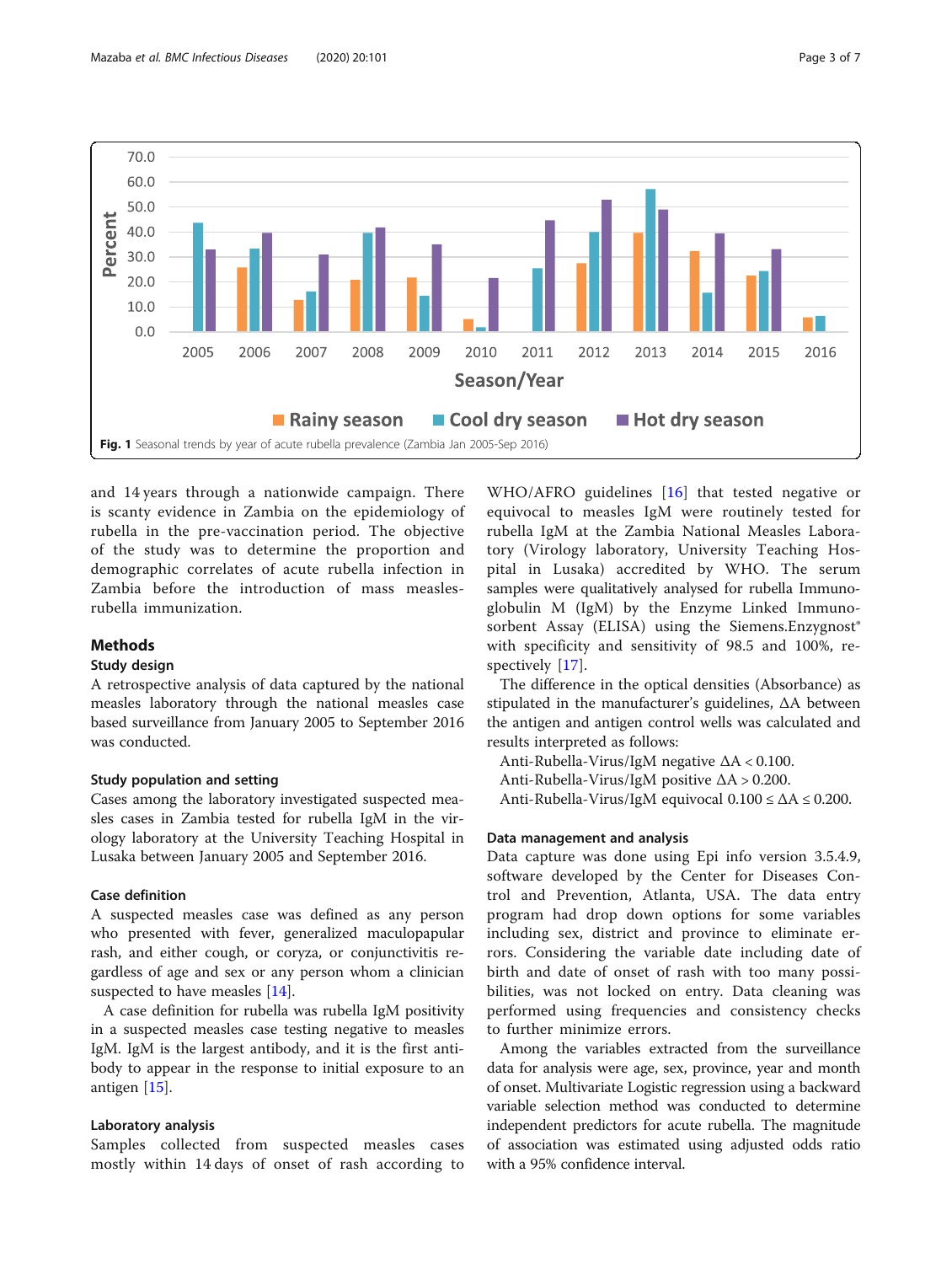<span id="page-3-0"></span>![](_page_3_Figure_2.jpeg)

Still the odd typo - e.g. line 18 on the page with data management and analysis should say.

# Results

Of the total 5683 suspected measles samples examined between 2005 and September 2016, 4497 measles negative and equivocal samples were tested for rubella IgM. The overall proportion of acute rubella was 29.2% (1313/4497). Acute rubella positivity among the females was 30.8 and 27.7% among males ( $p = 0.022$ ).

The age group 10–14 years had the highest proportion (41.8%) followed by the 5–9 years age group (35.9%), while the lowest (7.5%) was among infants. Among the years, the lowest positivity rate of acute rubella (4.5%) was in 2010 and the highest (49.4%) in 2013.The prevalence of acute rubella in Zambia started to peak in July through to November with the highest prevalence in October (Table [1\)](#page-1-0). Generally, the largest proportion of acute rubella occurred in the hot dry season (Fig. [1](#page-2-0)). North-Western province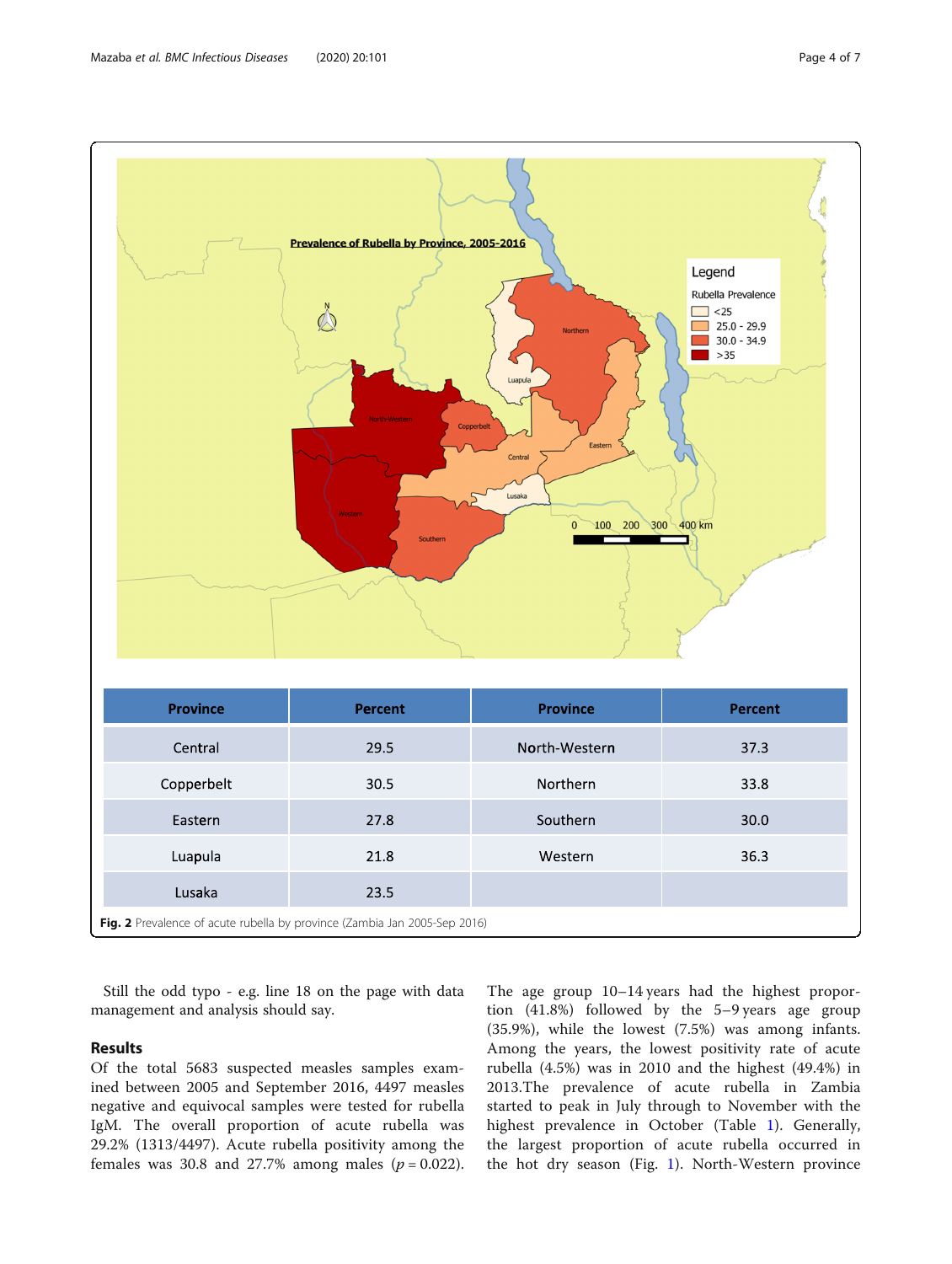recorded the highest proportion of acute rubella at 37.3% and the lowest was Luapula with a proportion of 22.8% (Fig. [2\)](#page-3-0).

Sex was not independently associated with acute rubella. Age, province, month and year were independently associated with acute rubella. Persons in the age group  $10-14$  years (Adjusted odds ratio  $[AOR] = 2.43$ ; 95% CI [2.01–2.95]) were more likely and those aged  $\langle$  1 year (AOR = 0.31; 95% CI [021–0.48]) were less likely to have acute rubella compared to those aged 25 years or older. Persons in 2010 were less likely (AOR = 0.12; CI [0.05, 0.28]) to have acute rubella compared to those in 2016. Acute rubella was more likely to occur between July and November (AOR = 1.66; CI [1.33, 2.08], AOR = 1.86; CI [1.49, 2.32], AOR = 1.29; CI [1.03, 1.60],  $AOR = 2.15$ ; [1.77, 2.62] and  $AOR = 1.60$ ; CI [1.31, 1.95], respectively) compared to December, and less likely to occur between February and May  $(AOR = 0.52; CI [0.37, 0.72], AOR = 0.48; CI [0.36,$ 0.65], AOR = 0.62; CI [0.43, 0.88] and AOR = 0.44; CI [0.30, 0.65] respectively) as shown in Table 2.

### **Discussion**

A 29.2% proportion of acute rubella was found among clinically suspected measles cases investigated through the national laboratory backed measles case based surveillance program between 2005 and 2016 in Zambia. The prevalence of acute rubella amongst females was 30.8 and 27.7% among males, although sex was not independently associated with acute rubella. Only age, province, month and year were independently associated with acute rubella.

The proportion of acute rubella cases in the current study and in similar studies is based on those who had clinical symptoms that met the measles case definition. It is known that rubella infection may be subclinical in up-to 50% of rubella infections [[18](#page-6-0)], therefore this method of identifying infections will not include all rubella infections. The proportion of acute rubella in the present study is similar to what has been reported in other parts of Africa of 14–40% in the pre-vaccination period 2002–2009 [\[2\]](#page-6-0). The findings from the current study indicate that Zambia has a lower overall prevalence rate of acute rubella compared with more recent data from Zimbabwe  $(37.6%)$  [\[4\]](#page-6-0) and Ethiopia  $(39.4%)$  [[13\]](#page-6-0) but higher than Cameroon (9.3%) [\[3\]](#page-6-0) and comparable to Central African Republic (30.2%) [[5\]](#page-6-0). The varying prevalence rate for acute rubella indicates the different transmission patterns among countries [[19\]](#page-6-0) and variations in climatic conditions [\[20\]](#page-6-0).

The current study results indicate that persons in the age group 5–24 years were more likely to have

| Factor        | Adjusted Odds Ratio (95% C |
|---------------|----------------------------|
| Age (years)   |                            |
| $<$ 1         | $0.31(0.21 - 0.48)$        |
| $1 - 4$       | $0.98(0.82 - 1.17)$        |
| $5 - 9$       | 1.97 (1.66-2.34)           |
| $10 - 14$     | 2.43 (2.01–2.95)           |
| $15 - 24$     | $1.34(1.06 - 1.69)$        |
| $25+$         | 1                          |
| Province      |                            |
| Central       | $1.00(0.79 - 1.27)$        |
| Copperbelt    | $0.91(0.76 - 1.08)$        |
| Eastern       | $1.10(0.82 - 1.49)$        |
| Luapula       | $0.63(0.48 - 0.83)$        |
| Lusaka        | $0.84(0.71 - 0.99)$        |
| North-Western | $1.40(1.05 - 1.85)$        |
| Northern      | $1.16(0.92 - 1.45)$        |
| Southern      | $0.93(0.76 - 1.13)$        |
| Western       | 1                          |
| Month         |                            |
| January       | $1.04(0.75 - 1.43)$        |
| February      | $0.52(0.37-0.72)$          |
| March         | $0.48(0.36 - 0.65)$        |
| April         | $0.62$ (0.43-0.88)         |
| May           | $0.44(0.30-0.65)$          |
| June          | $0.88(0.66 - 1.18)$        |
| July          | $1.66(1.33 - 2.07)$        |
| August        | 1.86 (1.49–2.32)           |
| September     | $1.29(1.03 - 1.60)$        |
| October       | 2.15 (1.77–2.62)           |
| November      | $1.60(1.31-1.95)$          |
| December      | 1                          |
| Year          |                            |
| 2005          | 1.43 (1.16–1.75)           |
| 2006          | $1.06(0.78 - 1.43)$        |
| 2007          | $0.93(0.73 - 1.19)$        |
| 2008          | 1.68 (1.39-2.04)           |
| 2009          | $1.00(0.74 - 1.36)$        |
| 2010          | $0.12(0.05 - 0.28)$        |
| 2011          | $1.32(0.91 - 1.91)$        |
| 2012          | 1.95 (1.49-2.56)           |
| 2013          | 2.53 (1.99-3.23)           |
| 2014          | $1.50(1.14 - 1.98)$        |
| 2015          | $0.87(0.68 - 1.12)$        |
| 2016          | 1                          |

Table 2 Independent factors associated with acute rubella (Zambia 2005–2016)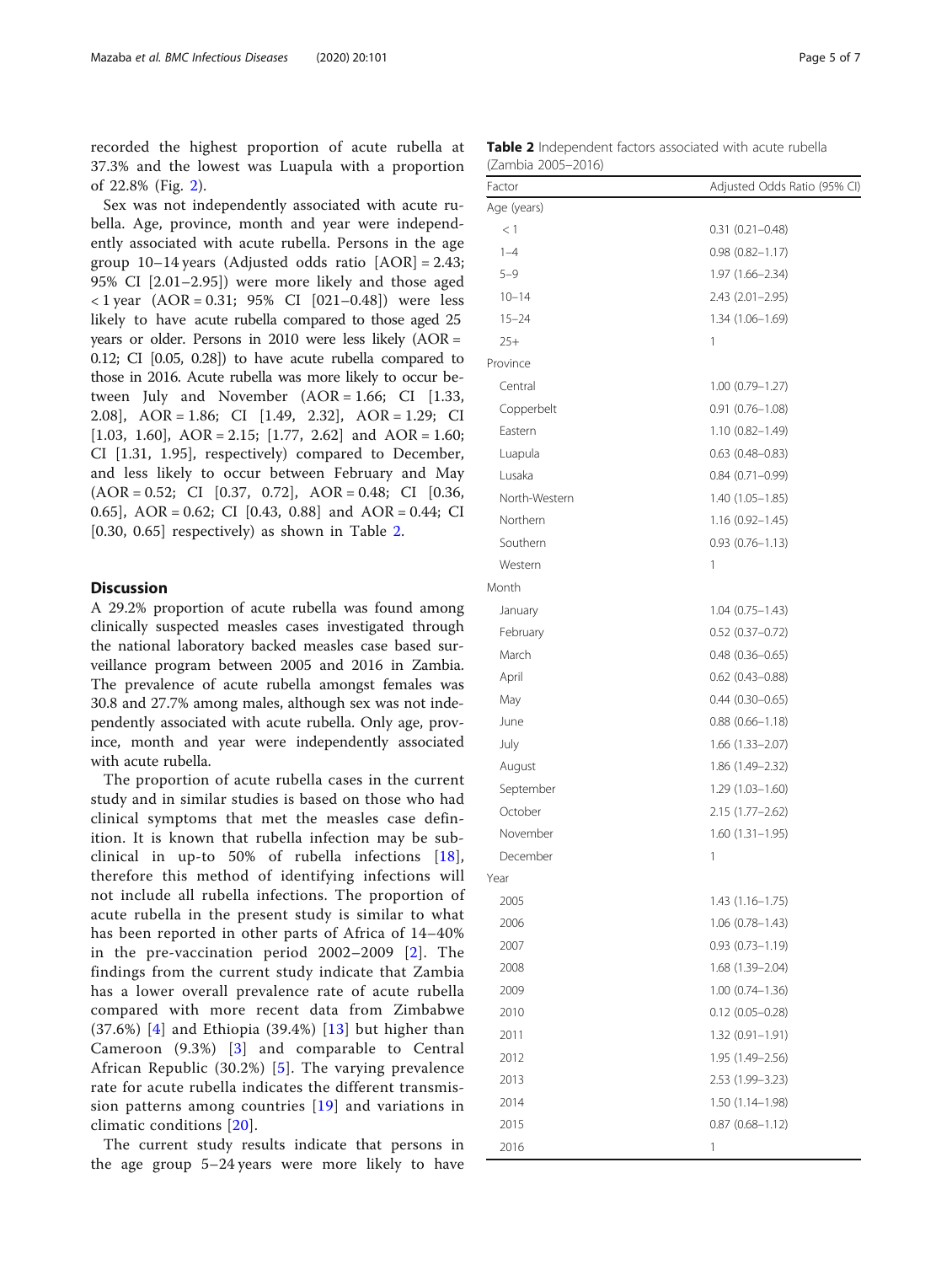![](_page_5_Figure_2.jpeg)

acute rubella compared those aged 25 years or older. Meanwhile persons aged < 1 year were less likely to have acute rubella compared to persons aged 25 years or older. Persons under the age of one year are still protected by maternal antibodies and the older they become they lose this protection. Similar findings of a significant association between age and rubella have been reported before [\[2](#page-6-0)].

The prevalence of acute rubella in the present study peaked in October (Fig. 3), the hottest month. Elsewhere in west, central and east Africa, the peak for acute rubella coincides with the rainy season. The seasonality of acute rubella in the southern Africa region has not been consistent. The current finding is in agreement with the observation that acute rubella in the southern Africa region generally coincides with the hot dry season [[2\]](#page-6-0). The finding from the current study accords what has been reported in Zimbabwe that acute rubella peaks in October–November just before the start of rainy season [\[4](#page-6-0)]. Further investigations are warranted to determine climatic factors associated with rubella virus in the southern region of Africa that has varying climatic conditions from the Mediterranean climate climatic in Cape Town, South Africa, desert conditions in Namibia to tropical/ sub-tropical climate in Zambia; and in particular a study on association between climate and rubella infection would be interesting in Zambia since although Zambia has tropical climate generally, the climate is modified by altitude in different regions of the country.

The acute rubella epidemic interval in the current study was not clearly defined. However, findings elsewhere suggest l0-year intervals  $[11]$  and 5–9 years  $[12]$  for rubella infection. There is need to gather more data points when

epidemics occur in Zambia in order to accrue more evidence for predicting epidemics.

The findings that the prevalence of acute rubella was lowest in Lusaka and Luapula provinces and highest in Western and North-western provinces is not entirely clear. It may be speculated that the herd immunity to acute rubella may be higher in Lusaka due to continuous outbreaks over the years. Differences in elevations of the provinces and climatic conditions may explain variations in acute rubella by province.

#### Limitations

It is possible that the proportion of acute rubella among clinically suspected measles cases who were measles IgM negative was underestimated because rubella being generally a milder fever/rash illness a substantial number of rubella cases may not have entered the reporting system to qualify for rubella IgM testing. The kit that was selected had high specificity and sensitivity of 98.5 and 100%, respectively [[17\]](#page-6-0), indicating that cross-reactions with other diseases were a minimum.

### Conclusion

There is evidence that rubella virus was circulating in Zambia between 2005 and 2016 affecting persons in the age group 5–24 years, with a peak in the hot dry season. Although vaccination against rubella has been launched, these baseline data are important to provide a reference point when determining the impact of the vaccination program implemented. There is need to understand further why acute rubella positivity is lower in Luapula compared to other areas of similar rural settings. It is recommended that immunisation